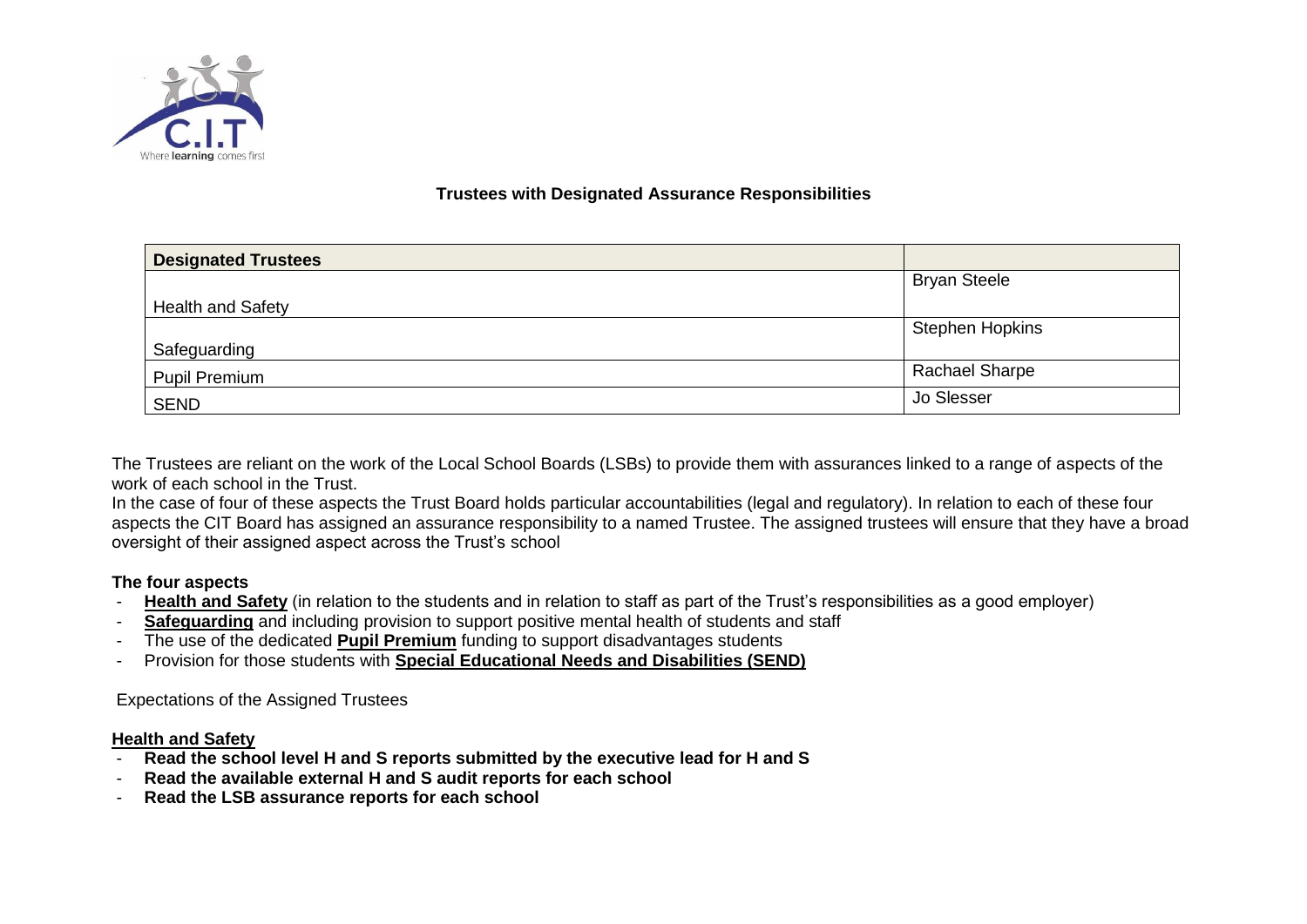

Determination of levels of assurance for the Board of Trustees regarding:

- The levels of compliance of the Trust regarding statutory H and S matters;
- The robustness and thoroughness of risk assessments and interventions to address any identified issues which compromise the Health and Safety of students and/or staff.

Advise the Trust Board regarding:

- any required changes to Health and Safety policy and to operational approaches to risk assessment.
- any required budget spend to ensure that Health and Safety matters are fully compliant and exemplary in relation to recognised best practise.
- any improvement priorities linked to Health and Safety matters.

### **Safeguarding**

- **Read the school level Safeguarding reports submitted by the executive lead for safeguarding**
- **Read the Safeguarding 'Health Check' reports for each school**
- **Read the LSB assurance reports for each school**

Determination of levels of assurance for the Board of Trustees regarding:

- The ways in which any significant issues affecting the school in relation to safeguarding are being handled effectively
- The capacity of the designated safeguarding leads to manage the number of cases requiring intervention
- The robustness and thoroughness of procedures which ensure that students are safeguarding in relation to each of the dimensions of safeguarding
- The effectiveness of the curriculum provision to help students to keep themselves safe
- The provision in place in the school to support the positive mental health of all students and staff
- The effectiveness of the Safeguarding/Child Protection training pathways for staff. For example, how the lessons learnt from Serious Case Reviews are disseminated and evaluated.

Advise the Trust Board regarding:

- any required changes to Safeguarding policy and to operational approaches to safeguarding procedure.
- any required budget spend to ensure that Safeguarding matters are fully compliant and exemplary in relation to recognised best practise.
- any improvement priorities linked to Safeguarding matters.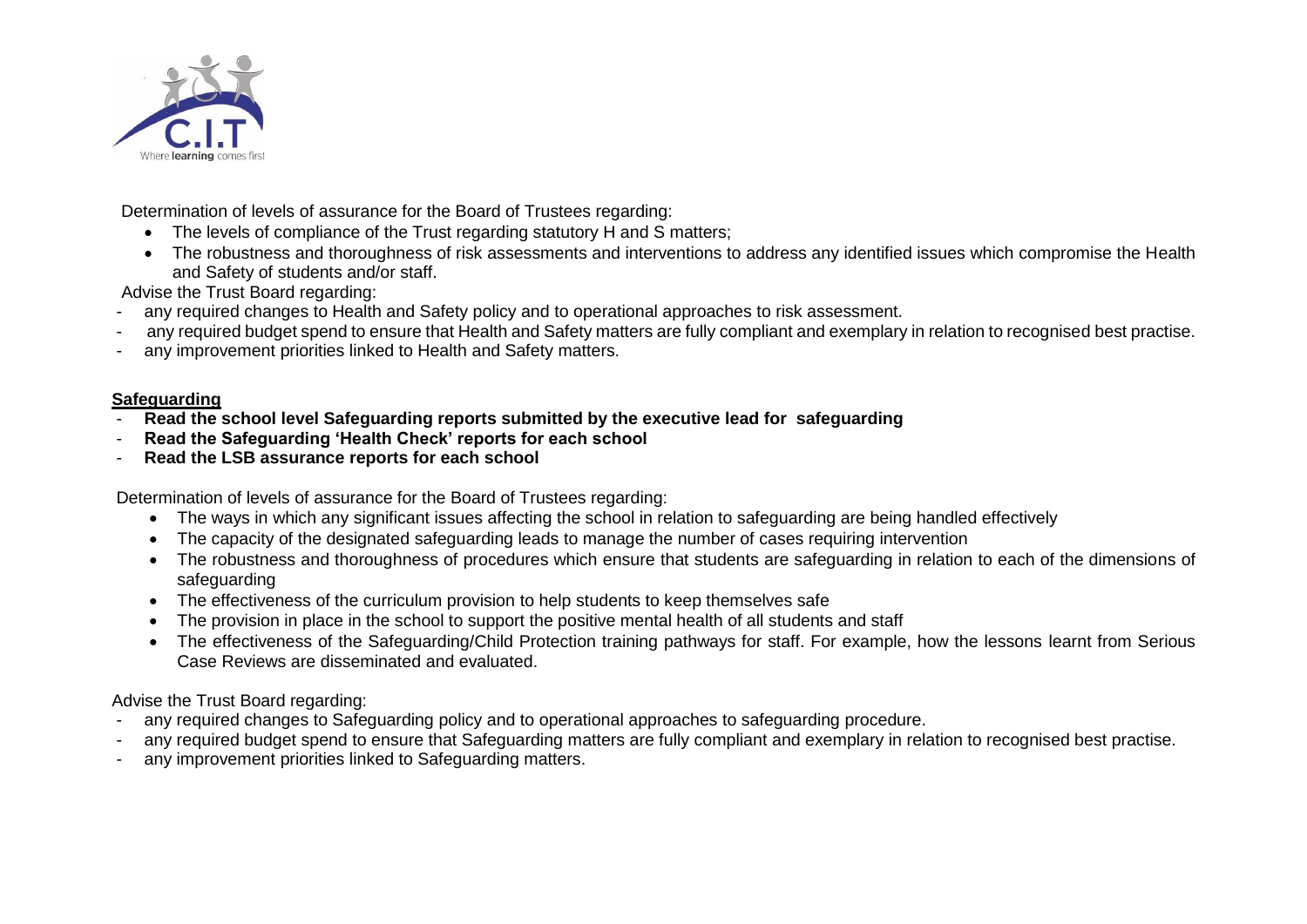

#### **Pupil Premium**

### **The use of dedicated funds to support disadvantaged students**

- **Read the Pupil Premium reports on the websites of each of the Trust's schools**
- **Read the LSB reassurance reports for linked to Pupil Premium**

Determination of levels of assurance for the Board of Trustees regarding:

- The effective use of pupil Premium funding to support students in the trust schools i.e., use that is informed by the specific needs of students in receipt of the funding and by research findings regarding effective interventions to support these needs.
- The quality of on-going monitoring by the schools of the impact of interventions funded by the pupil premium funding.
- The impact of pupil premium funding on student outcomes. Are differences being diminished between the attainment and progress of students in receipt of pupil premium funding and those who are not?
- The compliance of the websites of each school regarding pupil premium spend and its impact.
- How 'student voice' is captured and factored into Pupil Premium provision.

Advise the Trust Board regarding:

- any required changes to policy and to operational approaches to supporting disadvantaged students.
- any required budget spend to ensure that provision linked to disadvantaged students are fully compliant and exemplary in relation to recognised best practise.
- any improvement priorities linked to matters linked to provision to support disadvantaged students.
- the numbers of pupils in receipt of pupil premium in each school: totals and cut by groups.

### **Provision for students with Special Educational Needs and Disabilities (SEND) in mainstream schools**

- **Read the LSB assurance reports linked to pupil groups**

Determination of levels of assurance for the Board of trustees regarding:

- How well each school identifies students with SEND and how their needs are addressed.
- How effectively SEND finding is allocated and spent.
- How students with SEND are helped to access the curriculum and participate fully in the life of each school.
- The appropriateness of the culture and ethos of each school to support pupils with SEND